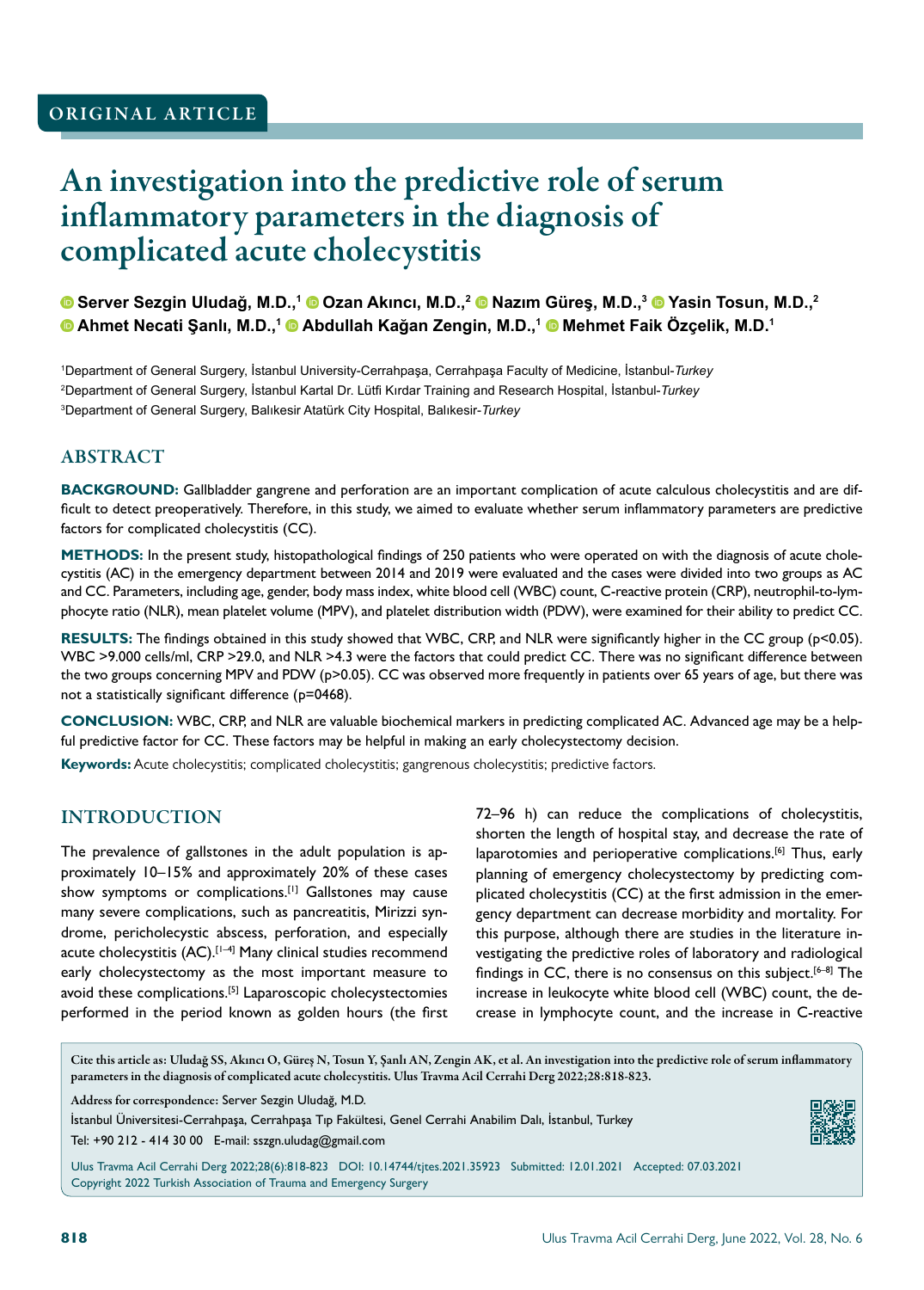protein (CRP) are all indicators of the inflammatory response to infection. Neutrophil/Lymphocyte ratio (NLR) is also an important indicator of inflammation.[9] However, it is controversial in which value ranges or above which levels all these inflammatory parameters should be a warning for surgeons in the diagnosis of CC.

In this study, we aimed to investigate the role of inflammatory parameters, such as WBC, NLR, and CRP, in predicting CC.

### MATERIALS AND METHODS

In our study, 250 consecutive cases of cholecystectomy with the indication of AC (non-complicated) and CC who applied to the Emergency Surgery Department of Emergency Surgery, Cerrahpasa Faculty of Medicine, Istanbul University-Cerrahpasa between January 2014 and July 2019 were analyzed retrospectively. Ethics Committee approval was obtained for this study (11/03/2020-41300). Patients older than 18 years of age who were operated on with the diagnosis of AC and CC were included in this study. Patients under 18 years of age, those who underwent elective or delayed cholecystectomy, had acalculous cholecystitis, took antibiotherapy, had a malignant or hematological disease, were using chemotherapeutic or immunomodulatory agents, were intubated, had previously been hospitalized with the diagnosis of AC, and who underwent cholecystostomy were excluded from this study.

The demographic characteristics of the patients, pre-operative laboratory tests and post-operative pathology findings were evaluated. The patients were divided into two groups as AC and CC according to the surgical findings and histopathological findings of the cholecystectomy materials. Age, gender, body mass index (BMI), WBC (cells/ml), NLR, mean platelet volume

**Table 1.** Comparison of age, gender, body mass index and serum parameters between groups

(MPV), platelet distribution width (PDW), and CRP (mg/dL) levels were compared between the groups. For the inflammatory parameters of the cases, the values before the first antibiotherapy and initial reference values were taken as a basis.

Patients with clinical findings (positive Murphy's sign, peritoneal reaction or right upper quadrant mass), inflammation parameters (fever, leukocytosis >10,000/mm<sup>3</sup>, or increased CRP >3 mg/dL), and data consistent with cholecystitis in an imaging test were assumed to have AC according to the 2018 Tokyo Criteria.<sup>[10]</sup> Gangrenous, perforated, and emphysematous cholecystitis was defined as CC on histopathological evaluation. All patients were operated on within the first 72–96 h.

#### Statistical Analysis

Mean, standard deviation, median, minimum, maximum, frequency, and ratio values were used in the descriptive statistics of the data for statistical analysis. The distribution of variables was measured by the Kolmogorov–Smirnov test. Mann–Whitney U test was used to analyze quantitative independent data. Chi-square test was used in the analysis of qualitative independent data. The effect level and cutoff value were investigated using the ROC curve. SPSS 27.0 program was used in the analysis and p<0.05 for statistical significance.

### RESULTS

In this study, there were 250 patients and 51.6% (n=129) of them were female and 48.4% (n=121) of them were male. About 63.2% of the patients (168) were under 65 years of age and 36.8% (n=92) were over 65 years of age. The mean age of all patients was 59.9±16.6 years. The demographic data of the patients and the distribution of serum parameters are shown in Table 1.

|                                | <b>Acute cholecystitis</b> | <b>Complicated cholecystitis</b> | Total           | P                    |
|--------------------------------|----------------------------|----------------------------------|-----------------|----------------------|
|                                | Mean±SD/n (%)              | Mean±SD/n (%)                    | Mean±SD/n (%)   |                      |
| Age                            | $59.6 \pm 17.1$            | $61.4 \pm 14.5$                  | $59.9 \pm 16.6$ | $0.513$ <sup>a</sup> |
| < 65                           | 128(64.3)                  | 30(58.8)                         | 158(63.2)       | 0.468 <sup>b</sup>   |
| >65                            | 71(35.7)                   | 21(41.2)                         | 92(36.8)        |                      |
| Gender                         |                            |                                  |                 |                      |
| Female                         | 105(52.8)                  | 24(47.1)                         | 129(51.6)       | 0.467 <sup>b</sup>   |
| Male                           | 94 (47.2)                  | 27(52.9)                         | 121(48.4)       |                      |
| Body mass index                | $26.5 \pm 4.7$             | $27.5 + 4.4$                     | $26.7 + 4.6$    | $0.150$ <sup>a</sup> |
| Mean platelet volume           | $8.6 \pm 5.5$              | $8.1 \pm 1.0$                    | $8.5 \pm 4.9$   | 0.131 <sup>a</sup>   |
| Platelet distribution width    | $16.9 \pm 0.7$             | $16.9 \pm 0.7$                   | $16.9 \pm 0.7$  | 0.485a               |
| White blood cell count         | $8.6 \pm 3.5$              | $11.6 \pm 5.5$                   | $9.2 \pm 4.2$   | $0.000$ <sup>a</sup> |
| C-reactive protein             | $42.2 \pm 71.5$            | $84.7 \pm 79.5$                  | $50.9 \pm 75$   | $0.000$ <sup>a</sup> |
| Neutrophil-to-lymphocyte ratio | $4.9 \pm 7.2$              | $8.2 \pm 7.8$                    | $5.6 \pm 7.4$   | $0.000$ <sup>a</sup> |

<sup>a</sup>Mann-Whitney U test; <sup>b</sup>Chi-Square test. SD: Standard deviation.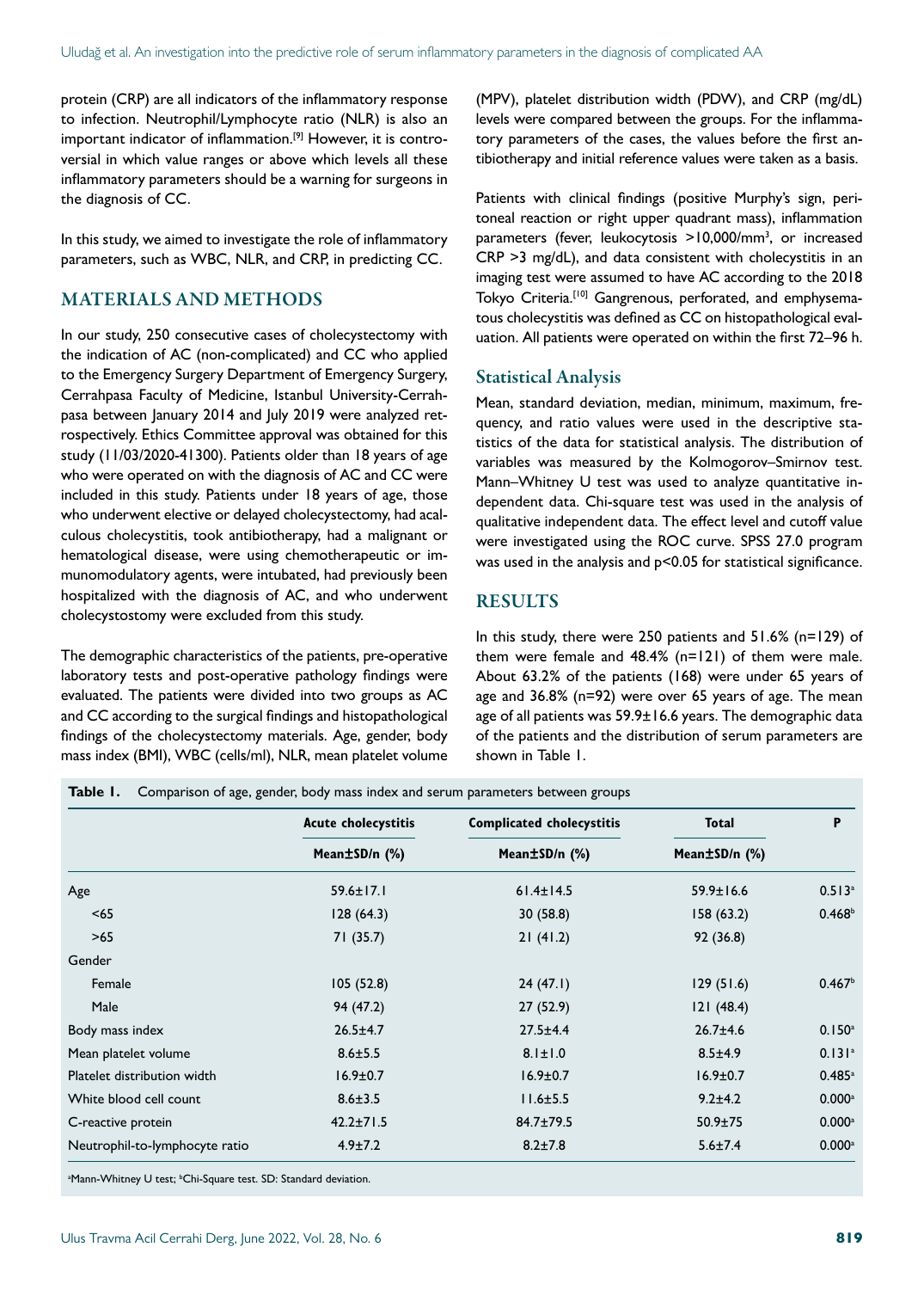| Table 2.         | The area under the ROC curve (AUC) for the<br>diagnosis of complicated cholecystitis |                      |                 |        |  |
|------------------|--------------------------------------------------------------------------------------|----------------------|-----------------|--------|--|
| <b>Variables</b> | <b>AUC</b>                                                                           | <b>Cut-off point</b> | CI 95%          | р      |  |
| <b>WBC</b>       | 0.684                                                                                | 9.0                  | $0.599 - 0.768$ | 0.000c |  |
| <b>CRP</b>       | 0.740                                                                                | 29.0                 | $0.669 - 0.811$ | 0.000c |  |
| NI R             | 0.698                                                                                | 4.3                  | $0.621 - 0.775$ | 0.000c |  |

'ROC analysis. ROC: Receiver Operating Characteristic; AUC: Area under curve; CI: Confidence interval; WBC: White blood cell count; CRP: C-reactive protein; NLR: Neutrophil-to-lymphocyte ratio.

In the examination of histopathology results, 79.6% (n=199) of the cases were AC, 20.4% (n=51) were CC. There was no significant difference in age, gender, BMI, MPV, and PDW parameters between AC and CC groups (p>0.05). Mean WBC, CRP, and NLR values were significantly higher in the CC group than in the AC group (p<0.05) (Table 1).

Significant efficacy of WBC (AUC 0.684 [0.599–0.768]), CRP (AUC 0.740 [0.669–0.811]), and NLR (AUC 0.698 [0.621– 0.775]) was observed in the distinction between AC and CC. For the WBC cutoff value of 9.000 µl, positive predictive value was 35.1%, negative predictive value was 88.5%, sensitivity was 64.7%, and specificity was 69.3%. For the CRP: 29.0 mg/L cutoff value, these rates were 37.4%, 90.7%, 72.5%, and 68.8%, respectively. The cutoff value for NLR was 4.3 and the positive predictive value was 35.1, the negative predictive value 88.5, the sensitivity 64.7, and the specificity 69.3 (Table 2 and Fig. 1).

When we examined the cases by age groups, the rate of CC was higher in the >65 age group, but this numerical difference



**Figure 1.** ROC curve of WBC, CRP, and NLR for distinguishing between acute and complicated cholecystitis, with the AUC of 0.684, 0.740, and 0.698, respectively. WBC: White blood cell, CRP: C-reactive protein, NLR: Neutrophil-to-lymphocyte ratio.

| acute cholecystitis by age groups |                        |                              |                      |  |  |  |
|-----------------------------------|------------------------|------------------------------|----------------------|--|--|--|
|                                   | Acute<br>cholecystitis | Complicated<br>cholecystitis | P                    |  |  |  |
|                                   | Mean±SD                | Mean±SD                      |                      |  |  |  |
| Age $< 65$                        |                        |                              |                      |  |  |  |
| <b>MPV</b>                        | $8.8 + 6.8$            | $8.1 \pm 0.9$                | $0.612$ <sup>a</sup> |  |  |  |
| <b>PDW</b>                        | $16.8 + 0.6$           | $16.7 \pm 0.6$               | $0.403$ <sup>a</sup> |  |  |  |
| <b>WBC</b>                        | $8.7 + 3.7$            | $12.2 + 5.9$                 | $0.003$ <sup>a</sup> |  |  |  |
| <b>CRP</b>                        | $36.2 \pm 63.1$        | $74.4 \pm 78.7$              | $0.000$ <sup>a</sup> |  |  |  |
| <b>NLR</b>                        | $4.6 \pm 7.6$          | $6.7 + 4.4$                  | $0.000$ <sup>a</sup> |  |  |  |
| Age $>65$                         |                        |                              |                      |  |  |  |
| <b>MPV</b>                        | $8.4 \pm 1$            | 8±1.2                        | 0.069a               |  |  |  |
| <b>PDW</b>                        | $17.1 \pm 0.8$         | $17.1 \pm 0.8$               | 0.776a               |  |  |  |
| <b>WBC</b>                        | $8.2 \pm 3.3$          | $10.9 + 4.9$                 | $0.004$ <sup>a</sup> |  |  |  |
| <b>CRP</b>                        | $53.1 \pm 83.9$        | $99.4 \pm 80.2$              | $0.000$ <sup>a</sup> |  |  |  |

**Table 3.** Comparison of inflammatory parameters in the

distinction between complicated cholecystitis and

<sup>a</sup>Mann-Whitney U test. MPV: Mean platelet volume; PDW: Platelet distribution width; WBC: White blood cell count; CRP: C-reactive protein; NLR: Neutrophil-to-lymphocyte ratio; SD: Standard deviation.

NLR 5.4±6.5 10.3±10.8 0.012<sup>a</sup>

was not statistically significant (p=0.468, Table 1). In addition, there was no significant difference in MPV and PDW between AC and CC groups in both patients under 65 years of age and over (p>0.05). WBC, CRP, and NLR were significantly higher in CC patients in all age groups (p<0.05) (Table 3).

#### DISCUSSION

AC is an acute inflammation of the gallbladder, usually caused by cystic duct obstruction, and gallstones are responsible for 95% of cases.<sup>[11]</sup> In addition to causing AC, gallstones may lead to complications, such as xanthogranulomatous cholecystitis, emphysematous cholecystitis, gallbladder wall perforations, pericholecystic abscesses, Mirizzi syndrome, cholecystoenteric fistulas, choledocholithiasis, gallstone pancreatitis, gallstone pancreatitis, porcelain gallbladder, and gallbladder malignancies.<sup>[4]</sup> In the treatment of AC, early cholecystectomy has come to the fore as a safer and cost-effective treatment with shorter hospital stay compared to delayed cholecystectomy.[12,13] Early diagnosis and early cholecystectomy are critically important in this patient group given that CC is associated with increased morbidity and mortality compared to non-CC. However, it is often challenging to diagnose CC in the pre-operative period, as there are no specific diagnostic criteria.

WBC has been reported as the only biomarker criterion for the evaluation of AC severity.<sup>[10]</sup> Studies have shown that increased WBC count is more due to an intense inflammatory response to necrotic changes in the gallbladder wall than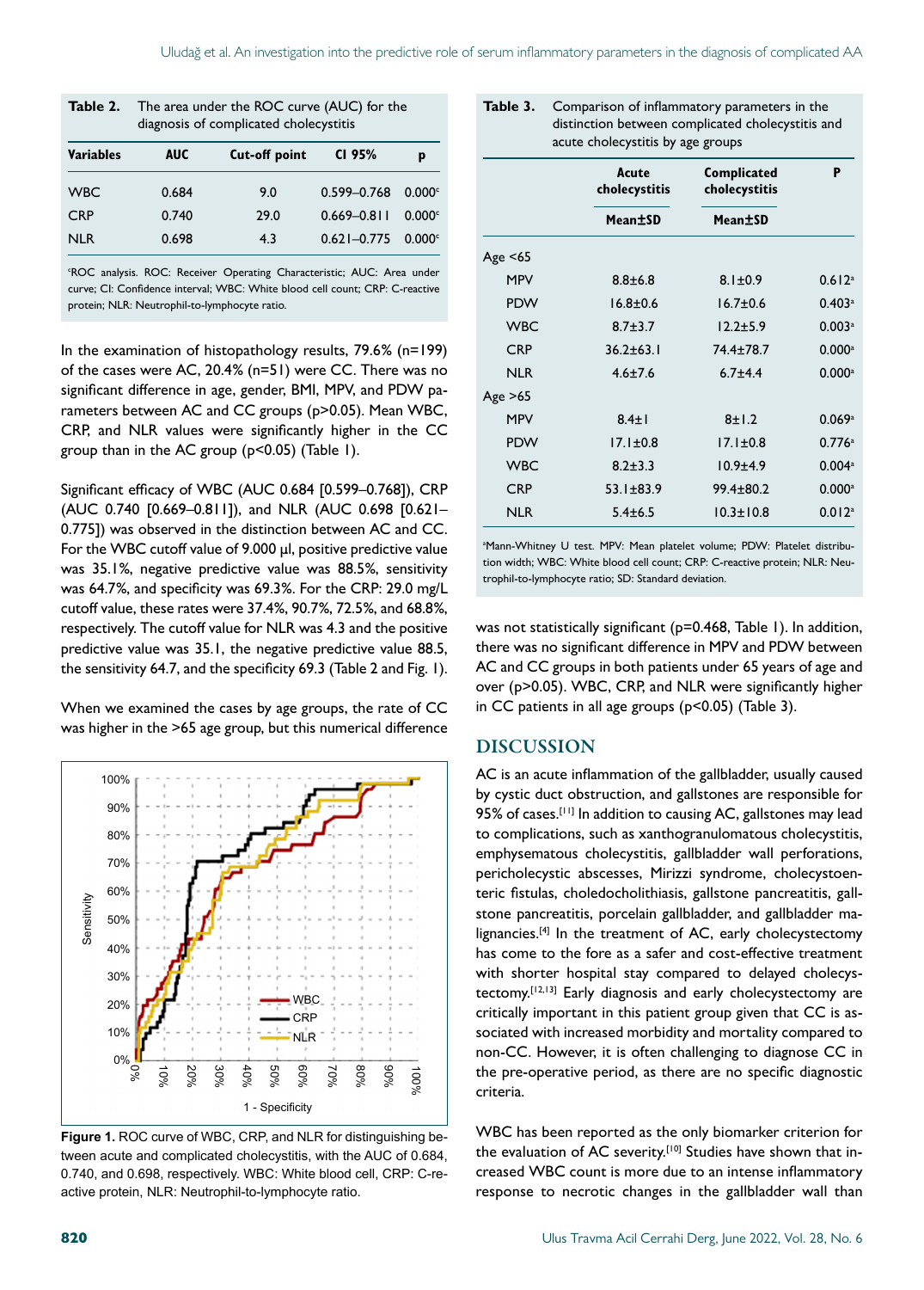bacterial invasion.<sup>[14]</sup> Teefey et al.<sup>[15]</sup> reported that the probability of developing necrotizing gangrenous cholecystitis is 30% in the case of WBC count >17×103 /μL. Portinari et al.<sup>[16]</sup> created a nomogram to distinguish between AC and severe AC and reported WBC count ≥12.4×10<sup>3</sup>/µL, CRP ≥9.9 mg/dl and increased gallbladder wall thickness on ultrasound as important predictive factors for the development of gangrenous cholecystitis. In our study, the WBC count >9.000 cutoff value was determined as the predictive factor for CC. This cutoff value was lower than other studies in the literature. We think that this is because the WBC counts on which the study is based were made on samples collected at the first application of the patients to the emergency department.

The Tokyo guidelines have used CRP of >3 mg/dL as one of the diagnostic criteria but have not used it with different cutoffs for diagnosing severity.<sup>[10]</sup> Mok et al.<sup>[17]</sup> reported that CRP elevation alone is a predictive factor for gangrenous cholecystitis and that the cutoff value is >200. Bouassida et al.[8] also found that the high levels of CRP (cutoff value >60.5 mg/dL) are an important marker for advanced AC and conversion to open surgery. Beliaev et al.<sup>[18]</sup> found out in a large-scale cohort study that the discriminative power of serum CRP was superior to WBC in predicting CC. In our study, we found that the high CRP (cutoff value of 29.0 mg/dL) is a predictive factor for CC, in line with the literature.

Neutrophils are an important part of the inflammatory response and the NLR is a current parameter for the literature that gives an idea of the severity of an inflammatory or infectious condition. There are many studies in the literature reporting that NLR has an important prognostic role in malignancy, cardiac diseases, peripheral vascular diseases, and rheumatic diseases.[19–22] NLR has been reported to be a predictive factor for CC and the cutoff value range is 4.17–10.25. [8,9,23,24] Consistent with the literature, we found the NLR in our study as 4.30. We concluded that NLR has predictive value in the differentiation of complicated/un-CC. There are a limited number of studies on this subject in the literature and the results are in line with our study.

To the best of our knowledge, there are not any studies examining MPV and PDW covered by routine hemogram tests in patients with CC in the literature. According to Sayit et al.,<sup>[25]</sup> MPV was significantly lower in AC compared to the control group as an acute phase reactant that does not require additional cost. In the same study, PDW was significantly higher in the AC group.<sup>[25]</sup> However, in our study, we did not find any statistically significant difference between the acute and CC groups regarding the levels of these two parameters.

Advanced age is a risk factor for AC and most cases occur in the elderly adult population.[26] Many medical centers prefer to treat elderly patients conservatively and perform delayed cholecystectomy, which they consider safer for this patient group.[26,27] However, if CC develops, there is no doubt that mortality and morbidity will take a more severe dimension, especially in elderly patients. Therefore, it becomes critical to be able to predict the development of CC in this patient group. In the present study, the average age of the acute and CC groups was similar. CC was more common in patients >65 years of age, but this was not a statistically significant difference. In addition, when patients were examined as >65 and <65 years of age, we found that WBC, CRP, and NLR were higher in CC in all age groups. Sato et al.<sup>[24]</sup> reported a significantly increased risk of gangrenous cholecystitis at the age of ≥80 years. Shirah et al.<sup>[6]</sup> reported that gangrenous cholecystitis developed at a higher rate in the 41–60 and >60 age group compared to the 20–40 age group. Given this information in the literature and in our study, we think that age is a copredictive factor for CC and more attention should be paid concerning the development of gangrenous cholecystitis in elderly patients with AC.

Although the retrospective nature of our study is a limitation, the number of patients was much higher than many similar studies in the literature. We believe that performing emergency cholecystectomy can significantly affect the perioperative complications, morbidity, and mortality by correctly predicting the possibility of complications in AC through evidence-based predictive factors that do not require additional costs. Therefore, more multi-center, prospective, and controlled studies should be conducted to reach a consensus on the subject.

#### Conclusion

We concluded that WBC >9.000 count/μL, CRP >29.0 (mg/ dL) and NLR >4.3 are the factors that show statistically significant efficacy in predisposing gangrenous complicated AC. Given these risk factors, the urgency of patients for surgery can be decided in the emergency department. In addition, age, which is another risk factor, may be helpful in making decisions about early cholecystectomy.

**Ethics Committee Approval:** This study was approved by the İstanbul University Cerrahpaşa Faculty of Medicine Clinical Research Ethics Committee (Date: 11.03.2020, Decision No: 41300).

**Peer-review:** Internally peer-reviewed.

**Authorship Contributions:** Concept: S.S.U., A.K.Z., M.F.Ö.; Design: S.S.U., A.K.Z., M.F.Ö.; Supervision: A.N.Ş., A.K.Z., M.F.Ö.; Resource: S.S.U., O.A., N.G., Y.T., A.N.Ş.; Materials: S.S.U., A.N.Ş.; Data: S.S.U., A.N.Ş.; Analysis: S.S.U., O.A., N.G., Y.T., A.N.Ş.; Literature search: S.S.U., O.A., N.G., Y.T., A.N.Ş.; Writing: S.S.U., A.N.Ş.; Critical revision: S.S.U., A.N.Ş., A.K.Z., M.F.Ö.

**Conflict of Interest:** None declared.

**Financial Disclosure:** The authors declared that this study has received no financial support.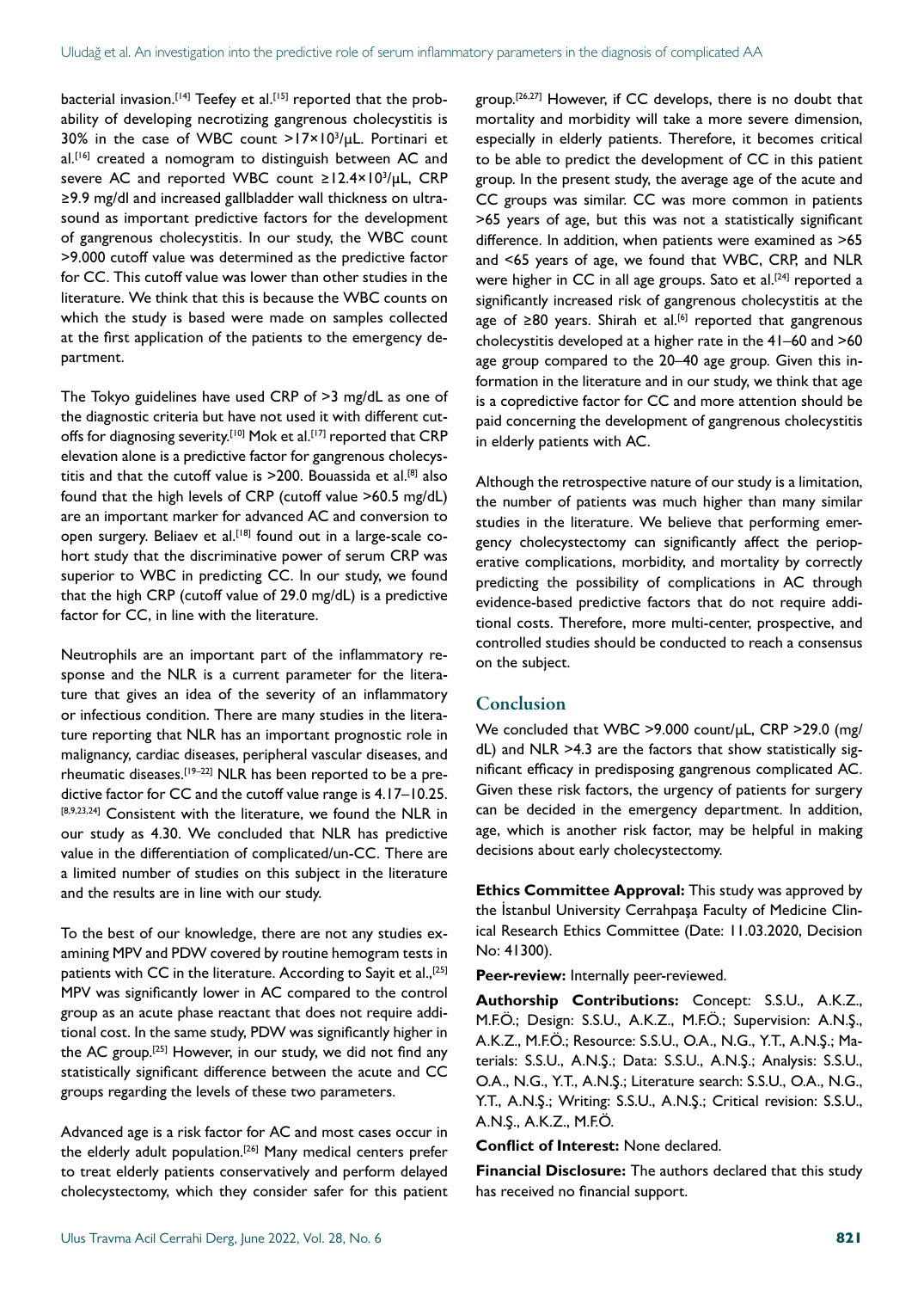#### **REFERENCES**

- 1. Wilkins T, Agabin E, Varghese J, Talukder A. Gallbladder dysfunction: Cholecystitis, choledocholithiasis, cholangitis, and biliary dyskinesia. Prim Care 2017;44:575–97. [\[CrossRef \]](https://doi.org/10.1016/j.pop.2017.07.002)
- 2. Lammert F, Gurusamy K, Ko CW, Miquel JF, Méndez-Sánchez N, Portincasa P, et al. Gallstones. Nat Rev Dis Primers 2016;2:1602[4. \[CrossRef \]](https://doi.org/10.1038/nrdp.2016.24)
- 3. Portincasa P, Di Ciaula A, de Bari O, Garruti G, Palmieri VO, Wang DQ. Management of gallstones and its related complications. Expert Rev Gastroenterol Hepatol 2016;10:93–112[. \[CrossRef \]](https://doi.org/10.1586/17474124.2016.1109445)
- 4. Gandhi D, Ojili V, Nepal P, Nagar A, Hernandez-Delima FJ, Bajaj D, et al. A pictorial review of gall stones and its associated complications. Clin Imaging 2020;60:228–3[6. \[CrossRef \]](https://doi.org/10.1016/j.clinimag.2019.11.015)
- 5. Papi C, Catarci M, D'Ambrosio L, Gili L, Koch M, Grassi GB, et al. Timing of cholecystectomy for acute calculous cholecystitis: A meta-analysis. Am J Gastroenterol 2004;99:147–[55. \[CrossRef \]](https://doi.org/10.1046/j.1572-0241.2003.04002.x)
- 6. Shirah BH, Shirah HA, Saleem MA, Chughtai MA, Elraghi MA, Shams ME. Predictive factors for gangrene complication in acute calculous cholecystitis. Ann Hepatobiliary Pancreat Surg 2019;23:228–3[3. \[CrossRef \]](https://doi.org/10.14701/ahbps.2019.23.3.228)
- 7. Siada S, Jeffcoach D, Dirks RC, Wolfe MM, Kwok AM, Sue LP, et al. A predictive grading scale for acute cholecystitis. Trauma Surg Acute Care Open 2019;4:e00032[4. \[CrossRef \]](https://doi.org/10.1136/tsaco-2019-000324)
- 8. Bouassida M, Zribi S, Krimi B, Laamiri G, Mroua B, Slama H, et al. C-reactive protein is the best biomarker to predict advanced acute cholecystitis and conversion to open surgery. A prospective cohort study of 556 cases. J Gastrointest Surg 2020;24:2766–[72. \[CrossRef \]](https://doi.org/10.1007/s11605-019-04459-8)
- 9. Beliaev AM, Angelo N, Booth M, Bergin C. Evaluation of neutrophil-to-lymphocyte ratio as a potential biomarker for acute cholecystitis. J Surg Res 2017;209:93–101. [\[CrossRef \]](https://doi.org/10.1016/j.jss.2016.09.034)
- 10. Yokoe M, Hata J, Takada T, Strasberg SM, Asbun HJ, Wakabayashi G, et al. Tokyo Guidelines 2018: Diagnostic criteria and severity grading of acute cholecystitis (with videos). J Hepatobiliary Pancreat Sci 2018;25:41–54[. \[CrossRef \]](https://doi.org/10.1002/jhbp.515)
- 11. Halpin V. Acute cholecystitis. BMJ Clin Evid 2014;2014:0411.
- 12. Goh JC, Tan JK, Lim JW, Shridhar IG, Madhavan K, Kow AW. Laparoscopic cholecystectomy for acute cholecystitis: An analysis of early versus delayed cholecystectomy and predictive factors for conversion. Minerva Chir 2017;72:455–63. [\[CrossRef \]](https://doi.org/10.23736/S0026-4733.17.07412-0)
- 13. Khalid S, Iqbal Z, Bhatti AA. Early versus delayed laparoscopic cholecystectomy for acute cholecystitis. J Ayub Med Coll Abbottabad 2017;29:570–3.
- 14. Fagan SP, Awad SS, Rahwan K, Hira K, Aoki N, Itani KM, et al. Prognostic factors for the development of gangrenous cholecystitis. Am J Surg 2003;186:481–5. [\[CrossRef \]](https://doi.org/10.1016/j.amjsurg.2003.08.001)
- 15. Teefey SA, Dahiya N, Middleton WD, Bajaj S, Dahiya N, Ylagan L, et

al. Acute cholecystitis: Do sonographic findings and WBC count predict gangrenous changes? AJR Am J Roentgenol 2013;200:363–[9. \[CrossRef \]](https://doi.org/10.2214/AJR.12.8956)

- 16. Portinari M, Scagliarini M, Valpiani G, Bianconcini S, Andreotti D, Stano R, et al. Do I need to operate on that in the middle of the night? Development of a nomogram for the diagnosis of severe acute cholecystitis. J Gastrointest Surg 2018;22:1016–2[5. \[CrossRef \]](https://doi.org/10.2214/AJR.12.8956)
- 17. Mok KW, Reddy R, Wood F, Turner P, Ward JB, Pursnani KG, et al. Is C-reactive protein a useful adjunct in selecting patients for emergency cholecystectomy by predicting severe/gangrenous cholecystitis? Int J Surg 2014;12:649–[53. \[CrossRef \]](https://doi.org/10.1016/j.ijsu.2014.05.040)
- 18. Beliaev AM, Marshall RJ, Booth M. C-reactive protein has a better discriminative power than white cell count in the diagnosis of acute cholecystitis. J Surg Res 2015;198:66–7[2. \[CrossRef \]](https://doi.org/10.1016/j.jss.2015.05.005)
- 19. Lee YH, Song GG. Neutrophil-to-lymphocyte ratio, mean platelet volume and platelet-to-lymphocyte ratio in Behçet's disease and their correlation with disease activity: A meta-analysis. Int J Rheum Dis 2018;21:2180–7[. \[CrossRef \]](https://doi.org/10.1111/1756-185X.13404)
- 20. Bowen RC, Little NA, Harmer JR, Ma J, Mirabelli LG, Roller KD, et al. Neutrophil-to-lymphocyte ratio as prognostic indicator in gastrointestinal cancers: A systematic review and meta-analysis. Oncotarget 2017;8:32171–8[9. \[CrossRef \]](https://doi.org/10.18632/oncotarget.16291)
- 21. Bhat TM, Afari ME, Garcia LA. Neutrophil lymphocyte ratio in peripheral vascular disease: A review. Expert Rev Cardiovasc Ther 2016;14:871–[5. \[CrossRef \]](https://doi.org/10.1586/14779072.2016.1165091)
- 22. Delcea C, Buzea CA, Dan GA. The neutrophil to lymphocyte ratio in heart failure: A comprehensive review. Rom J Intern Med 2019;57:296– 314. [\[CrossRef \]](https://doi.org/10.2478/rjim-2019-0018)
- 23. Woo SH, Lee WJ, Seol SH, Kim DH, Choi SP. The accuracies of abdominal computed tomography and the neutrophil-to-lymphocyte ratio used to predict the development of clinically severe acute cholecystitis in elderly patients visiting an emergency department. Niger J Clin Pract 2018;21:645–5[2. \[CrossRef \]](https://doi.org/10.4103/njcp.njcp_76_17)
- 24. Sato N, Kinoshita A, Imai N, Akasu T, Yokota T, Iwaku A, et al. Inflammation-based prognostic scores predict disease severity in patients with acute cholecystitis. Eur J Gastroenterol Hepatol 2018;30:484–[9. \[CrossRef \]](https://doi.org/10.1097/MEG.0000000000001063)
- 25. Sayit AT, Gunbey PH, Terzi Y. Is the mean platelet volume in patients with acute cholecystitis an inflammatory marker? J Clin Diagn Res 2015;9:C05–[7. \[CrossRef \]](https://doi.org/10.7860/JCDR/2015/12028.6061)
- 26. Feldman I, Feldman L, Shapiro DS, Munter G, Yinnon AM, Friedman R. Characteristics and outcome of elderly patients admitted for acute Cholecystitis to medical or surgical wards. Isr J Health Policy Res 2020;9:2[3. \[CrossRef \]](https://doi.org/10.1186/s13584-020-00383-4)
- 27. Loozen CS, Oor JE, van Ramshorst B, van Santvoort HC, Boerma D. Conservative treatment of acute cholecystitis: A systematic review and pooled analysis. Surg Endosc 2017;31:504–[15. \[CrossRef \]](https://doi.org/10.1007/s00464-016-5011-x)